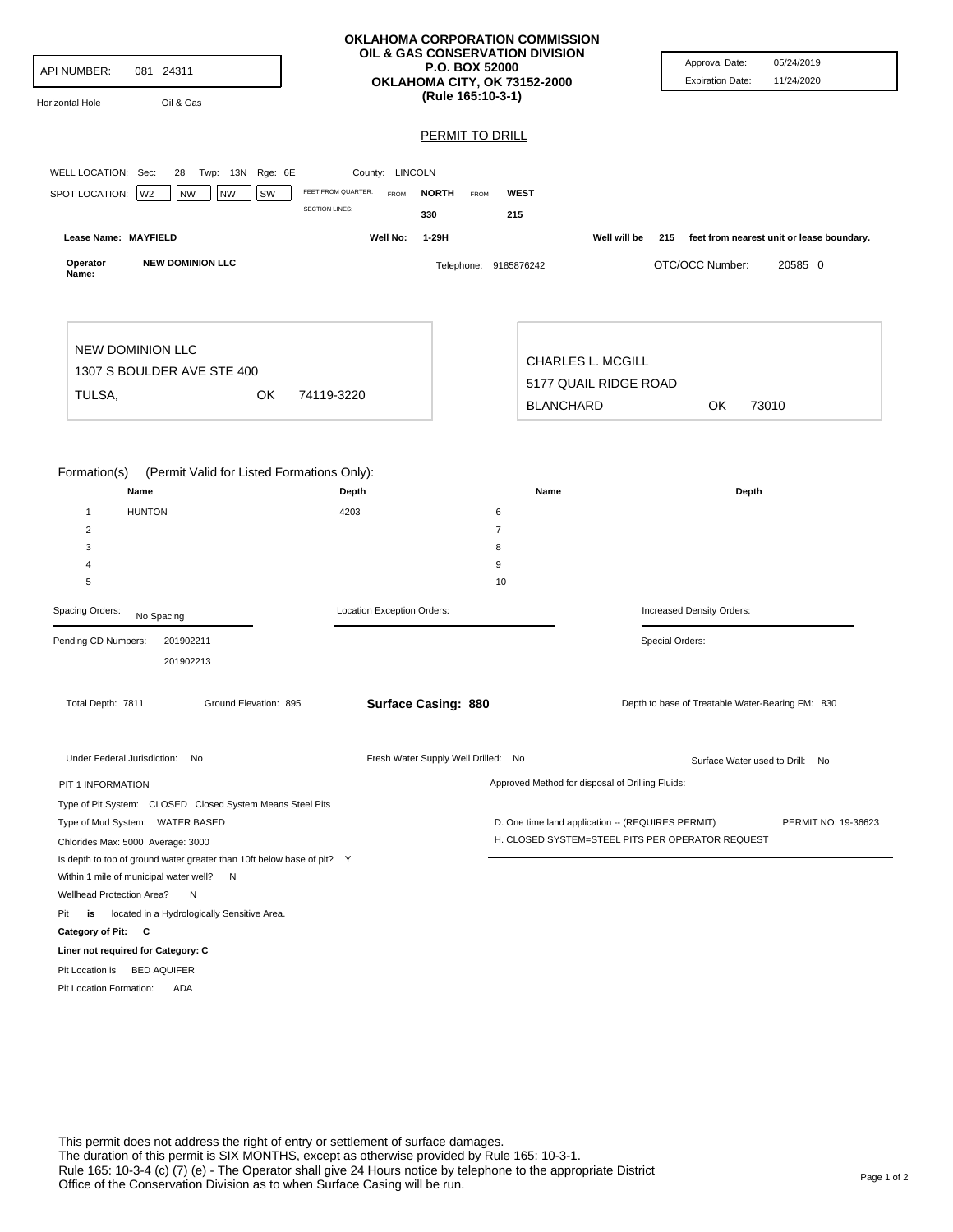## HORIZONTAL HOLE 1

| Sec 29<br>Twp 13N<br>Rge 6E<br>County                       | <b>LINCOLN</b>                                                                                                                                                                                                                                  |
|-------------------------------------------------------------|-------------------------------------------------------------------------------------------------------------------------------------------------------------------------------------------------------------------------------------------------|
| Spot Location of End Point:<br>SW<br><b>NE</b><br><b>SE</b> | SW                                                                                                                                                                                                                                              |
| <b>SOUTH</b><br>1/4 Section Line:<br>Feet From:             | 840                                                                                                                                                                                                                                             |
| Feet From:<br><b>WEST</b><br>1/4 Section Line:              | 2035                                                                                                                                                                                                                                            |
| Depth of Deviation: 3693                                    |                                                                                                                                                                                                                                                 |
| Radius of Turn: 750                                         |                                                                                                                                                                                                                                                 |
| Direction: 231                                              |                                                                                                                                                                                                                                                 |
| Total Length: 2940                                          |                                                                                                                                                                                                                                                 |
| Measured Total Depth: 7811                                  |                                                                                                                                                                                                                                                 |
| True Vertical Depth: 4450                                   |                                                                                                                                                                                                                                                 |
| End Point Location from Lease,                              |                                                                                                                                                                                                                                                 |
| Unit, or Property Line: 840                                 |                                                                                                                                                                                                                                                 |
|                                                             |                                                                                                                                                                                                                                                 |
| Notes:                                                      |                                                                                                                                                                                                                                                 |
| Category                                                    | Description                                                                                                                                                                                                                                     |
| <b>HYDRAULIC FRACTURING</b>                                 | 5/10/2019 - G71 - OCC 165:10-3-10 REQUIRES:                                                                                                                                                                                                     |
|                                                             | 1) PRIOR TO COMMENCEMENT OF HYDRAULIC FRACTURING OPERATIONS FOR HORIZONTAL<br>WELLS, NOTICE GIVEN FIVE BUSINESS DAYS IN ADVANCE TO OFFSET OPERATORS WITH<br>WELLS COMPLETED IN THE SAME COMMON SOURCE OF SUPPLY WITHIN 1/2 MILE;                |
|                                                             | 2) WITH NOTICE ALSO GIVEN 48 HOURS IN ADVANCE OF HYDRAULIC FRACTURING ALL<br>WELLS TO BOTH THE OCC CENTRAL OFFICE AND LOCAL DISTRICT OFFICES, USING THE<br>"FRAC NOTICE FORM" FOUND AT THE FOLLOWING LINK:<br>OCCEWEB.COM/OG/OGFORMS.HTML; AND, |
|                                                             | 3) THE CHEMICAL DISCLOSURE OF HYDRAULIC FRACTURING INGREDIENTS FOR ALL WELLS<br>TO BE REPORTED TO FRACFOCUS WITHIN 60 DAYS AFTER THE CONCLUSION THE<br>HYDRAULIC FRACTURING OPERATIONS, USING THE FOLLOWING LINK: FRACFOCUS.ORG                 |
| PENDING CD - 201902211                                      | 5/14/2019 - G75 - (320)(HOR) S2 29-13N-6E LD<br>CONFIRM 465086 MSRH TO BE EXPIRED<br><b>VAC OTHER</b><br>VAC 441127 MSRH, OTHER S2<br><b>EST HNTN, OTHERS</b><br>POE TO BHL NCT 660' FB<br>REC 5-7-2019 (JOHNSON)                               |
| PENDING CD - 201902213                                      | 5/14/2019 - G75 - (I.O.) S2 29-13N-6E<br>X201902211 HNTN<br>POE NCT 330' FNL & NCT 330' FEL<br>BHL NCT 330' FSL & NCT 330' FWL<br>NO OP. NAMED<br>REC 5-21-2019 (JOHNSON)                                                                       |